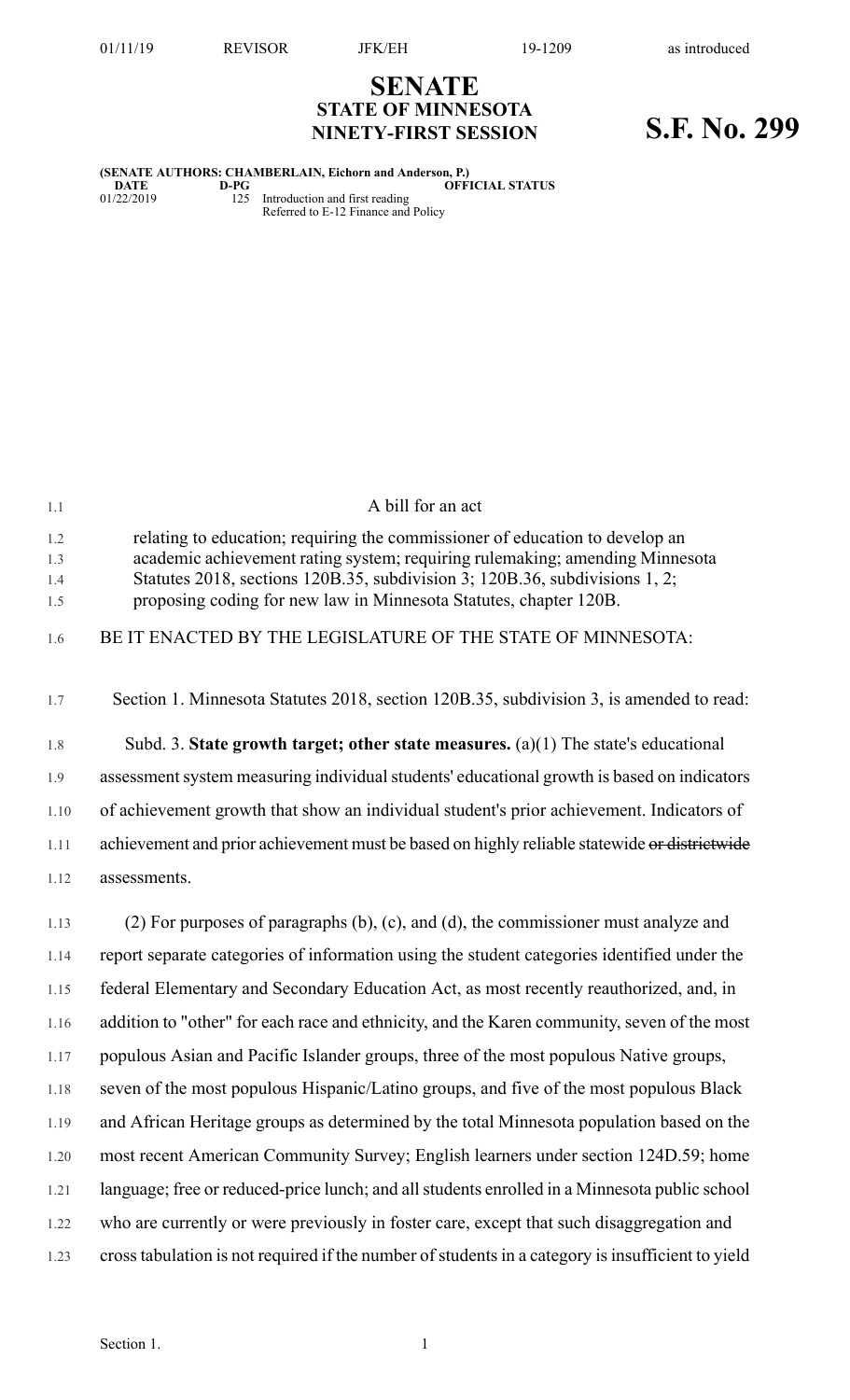2.1 statistically reliable information or the results would reveal personally identifiable information 2.2 about an individual student.

2.3 (b) The commissioner, in consultation with a stakeholder group that includes assessment 2.4 and evaluation directors, district staff, experts in culturally responsive teaching, and 2.5 researchers, must implement a model that uses a value-added growth indicator and includes 2.6 eriteria for identifying schools and school districts that demonstrate medium and high growth 2.7 under section 120B.299, subdivisions 8 and 9, and may recommend other value-added 2.8 measures under section 120B.299, subdivision 3. The model may be used to advance 2.9 educators' professional development and replicate programs that succeed in meeting students' 2.10 diverse learning needs. Data on individual teachers generated under the model are personnel 2.11 data under section 13.43. The model must allow users to must:

2.12 (1) report student growth consistent with this paragraph; and

2.13 (2) for all student categories, report and compare aggregated and disaggregated state 2.14 student growth and, under section 120B.11, subdivision 2, clause (2), student learning and 2.15 outcome data using the student categories identified under the federal Elementary and 2.16 Secondary Education Act, as most recently reauthorized, and other student categories under 2.17 paragraph (a), clause (2).

2.18 The commissioner must report measures of student growth and, under section 120B.11, 2.19 subdivision 2, clause (2), student learning and outcome data, consistent with this paragraph, 2.20 including the English language development, academic progress, and oral academic 2.21 development of English learners and their native language development if the native language 2.22 is used as a language of instruction, and include data on all pupils enrolled in a Minnesota 2.23 public school course or program who are currently or were previously counted as an English 2.24 learner under section 124D.59.

2.25 (c) When reporting student performance under section 120B.36, subdivision 1, the 2.26 commissioner annually, beginning July 1, 2011, must report two core measures indicating 2.27 the extent to which current high school graduates are being prepared for postsecondary 2.28 academic and career opportunities:

2.29 (1) a preparation measure indicating the number and percentage of high school graduates 2.30 in the most recent school year who completed course work important to preparing them for 2.31 postsecondary academic and career opportunities, consistent with the core academic subjects 2.32 required for admission to Minnesota's public colleges and universities as determined by the 2.33 Office of Higher Education under chapter 136A; and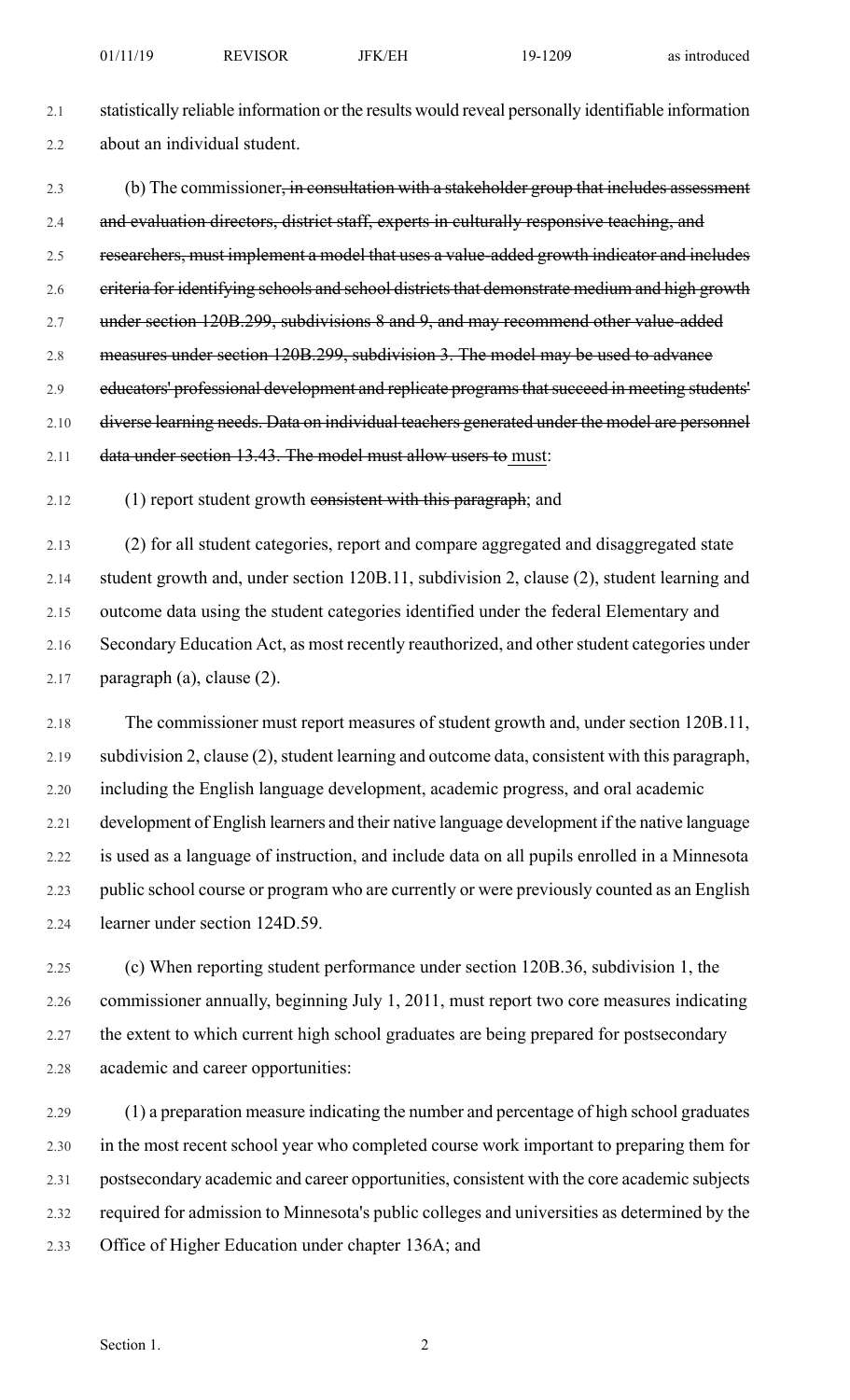3.1 (2) a rigorous coursework measure indicating the number and percentage of high school 3.2 graduates in the most recent school year who successfully completed one or more 3.3 college-level advanced placement, international baccalaureate, postsecondary enrollment 3.4 options including concurrent enrollment, other rigorous courses of study under section 3.5 120B.021, subdivision 1a, or industry certification courses or programs.

3.6 When reporting the core measures under clauses (1) and (2), the commissioner must also 3.7 analyze and report separate categories of information using the student categories identified 3.8 under the federal Elementary and Secondary Education Act, as most recently reauthorized, 3.9 and other student categories under paragraph (a), clause (2).

3.10 (d) When reporting student performance under section 120B.36, subdivision 1, the 3.11 commissioner annually, beginning July 1, 2014, must report summary data on school safety 3.12 and students' engagement and connection at school, consistent with the student categories 3.13 identified under paragraph (a), clause (2). The summary data under this paragraph are 3.14 separate from and must not be used for any purpose related to measuring or evaluating the 3.15 performance of classroom teachers. The commissioner, in consultation with qualified experts 3.16 on student engagement and connection and classroom teachers, must identify highly reliable 3.17 variables that generate summary data under this paragraph. The summary data may be used 3.18 at school, district, and state levels only. Any data on individuals received, collected, or 3.19 created that are used to generate the summary data under this paragraph are nonpublic data 3.20 under section 13.02, subdivision 9.

3.21 (e) For purposes ofstatewide educational accountability, the commissioner must identify 3.22 and report measures that demonstrate the success of learning year program providers under 3.23 sections 123A.05 and 124D.68, among other such providers, in improving students' 3.24 graduation outcomes. The commissioner, beginning July 1, 2015, must annually report 3.25 summary data on:

3.26 (1) the four- and six-year graduation rates of students under this paragraph;

3.27 (2) the percent of students under this paragraph whose progress and performance levels 3.28 are meeting career and college readiness benchmarks under section 120B.30, subdivision 3.29 1; and

3.30 (3) the success that learning year program providers experience in:

3.31 (i) identifying at-risk and off-track student populations by grade;

3.32 (ii) providing successful prevention and intervention strategies for at-risk students;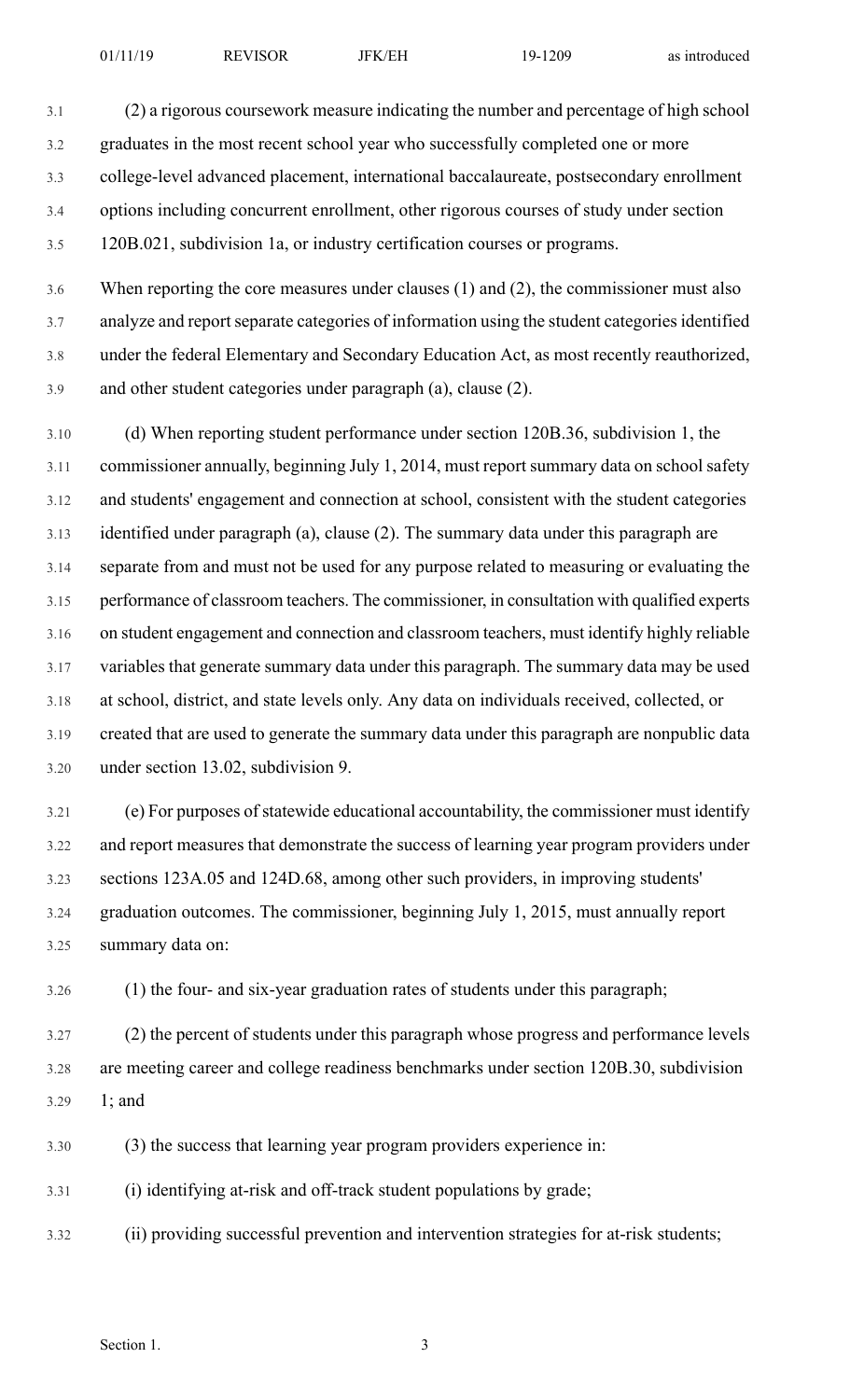| 01/11/19<br><b>JFK/EH</b><br><b>REVISOR</b><br>19-1209<br>as introduced |
|-------------------------------------------------------------------------|
|-------------------------------------------------------------------------|

- 4.1 (iii) providing successful recuperative and recovery or reenrollmentstrategiesfor off-track 4.2 students; and
- 4.3 (iv) improving the graduation outcomes of at-risk and off-track students.
- 4.4 The commissioner may include in the annual report summary data on other education 4.5 providers serving a majority of students eligible to participate in a learning year program.

4.6 (f) The commissioner, in consultation with recognized experts with knowledge and 4.7 experience in assessing the language proficiency and academic performance of all English 4.8 learners enrolled in a Minnesota public school course or program who are currently or were 4.9 previously counted as an English learner under section 124D.59, must identify and report 4.10 appropriate and effective measures to improve current categories of language difficulty and 4.11 assessments, and monitor and report data on students' English proficiency levels, program 4.12 placement, and academic language development, including oral academic language.

4.13 (g) When reporting four- and six-year graduation rates, the commissioner or school 4.14 district must disaggregate the data by student categories according to paragraph (a), clause 4.15 (2).

4.16 (h) A school district must inform parents and guardians that volunteering information 4.17 on student categories not required by the most recent reauthorization of the Elementary and 4.18 Secondary Education Act is optional and will not violate the privacy of students or their 4.19 families, parents, or guardians. The notice must state the purpose for collecting the student 4.20 data.

#### 4.21 Sec. 2. **[120B.355] ACADEMIC ACHIEVEMENT RATING SYSTEM.**

4.22 (a) The commissioner of education must develop an academic achievement rating system 4.23 consistent with this section to provide parents and students with a brief overview of student 4.24 performance and growth in schools and districts across the state. The components of the 4.25 rating system must be performance indicators reported under section 120B.11, subdivision 4.26 1a, or the Elementary and Secondary Education Act of 1965, as amended by the Every 4.27 Student Succeeds Act, United States Code, title 20, section 6311. The commissioner must 4.28 adopt rules under the expedited process under section 14.389 to implement this section 4.29 including the components of the rating system and weighting of those components. 4.30 (b) Each school and district must be assigned a star rating based on the cumulative score 4.31 of the criteria adopted. Star ratings must range from one star for the lowest performing

4.32 schools and districts to five stars for the highest performing schools and districts.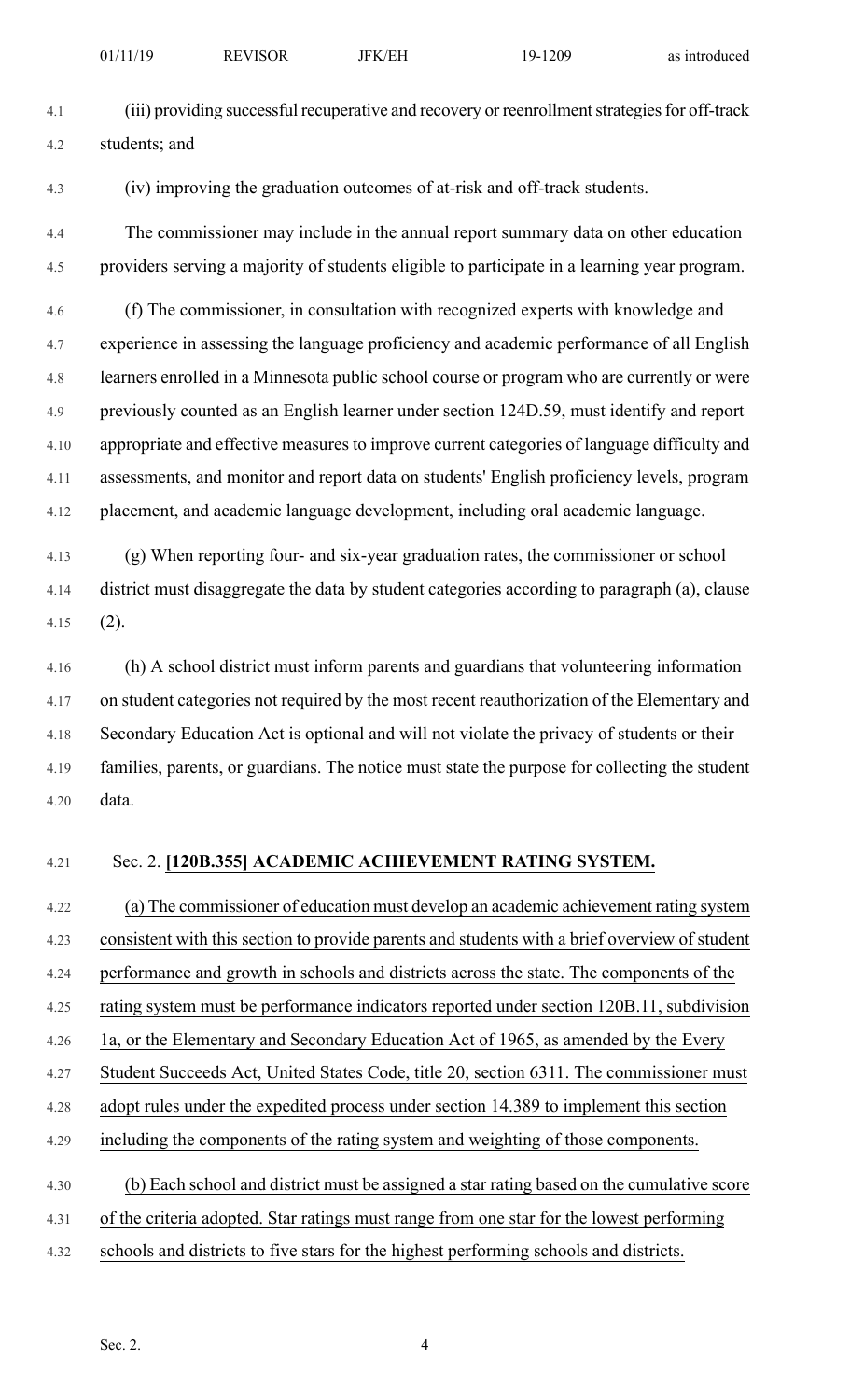|      | 01/11/19                                                                             | <b>REVISOR</b>                                                                    | <b>JFK/EH</b>                                          | 19-1209                                                                                        | as introduced |  |  |  |  |
|------|--------------------------------------------------------------------------------------|-----------------------------------------------------------------------------------|--------------------------------------------------------|------------------------------------------------------------------------------------------------|---------------|--|--|--|--|
| 5.1  |                                                                                      |                                                                                   |                                                        | (c) The star rating and the cumulative and individual scores of each school and district       |               |  |  |  |  |
| 5.2  |                                                                                      | must be reported annually on the Department of Education's website as part of the |                                                        |                                                                                                |               |  |  |  |  |
| 5.3  |                                                                                      | commissioner's school performance reports pursuant to section 120B.36.            |                                                        |                                                                                                |               |  |  |  |  |
| 5.4  | <b>EFFECTIVE DATE.</b> This section is effective the day following final enactment.  |                                                                                   |                                                        |                                                                                                |               |  |  |  |  |
| 5.5  |                                                                                      |                                                                                   |                                                        | Sec. 3. Minnesota Statutes 2018, section 120B.36, subdivision 1, is amended to read:           |               |  |  |  |  |
| 5.6  | Subdivision 1. School performance reports and public reporting. (a) The commissioner |                                                                                   |                                                        |                                                                                                |               |  |  |  |  |
| 5.7  |                                                                                      |                                                                                   |                                                        | shall report: student academic performance data under section 120B.35, subdivisions 2 and      |               |  |  |  |  |
| 5.8  |                                                                                      |                                                                                   |                                                        | 3; school and district ratings under section 120B.355; the percentages of students showing     |               |  |  |  |  |
| 5.9  |                                                                                      |                                                                                   |                                                        | low, medium, and high growth under section 120B.35, subdivision 3, paragraph (b); school       |               |  |  |  |  |
| 5.10 |                                                                                      |                                                                                   |                                                        | safety and student engagement and connection under section 120B.35, subdivision 3,             |               |  |  |  |  |
| 5.11 |                                                                                      |                                                                                   |                                                        | paragraph (d); rigorous coursework under section 120B.35, subdivision 3, paragraph (c);        |               |  |  |  |  |
| 5.12 |                                                                                      |                                                                                   |                                                        | the percentage of students under section 120B.35, subdivision 3, paragraph (b), clause (2),    |               |  |  |  |  |
| 5.13 |                                                                                      |                                                                                   |                                                        | whose progress and performance levels are meeting career and college readiness benchmarks      |               |  |  |  |  |
| 5.14 |                                                                                      |                                                                                   |                                                        | under sections 120B.30, subdivision 1, and 120B.35, subdivision 3, paragraph (e);              |               |  |  |  |  |
| 5.15 |                                                                                      |                                                                                   |                                                        | longitudinal data on the progress of eligible districts in reducing disparities in students'   |               |  |  |  |  |
| 5.16 |                                                                                      |                                                                                   |                                                        | academic achievement and realizing racial and economic integration under section 124D.861;     |               |  |  |  |  |
| 5.17 |                                                                                      |                                                                                   |                                                        | the acquisition of English, and where practicable, native language academic literacy,          |               |  |  |  |  |
| 5.18 |                                                                                      |                                                                                   |                                                        | including oral academic language, and the academic progress of all English learners enrolled   |               |  |  |  |  |
| 5.19 |                                                                                      |                                                                                   |                                                        | in a Minnesota public school course or program who are currently or were previously counted    |               |  |  |  |  |
|      |                                                                                      |                                                                                   |                                                        | as English learners under section 124D.59; two separate student-to-teacher ratios that clearly |               |  |  |  |  |
|      |                                                                                      |                                                                                   |                                                        | indicate the definition of teacher consistent with sections 122A.06 and 122A.15 for purposes   |               |  |  |  |  |
|      |                                                                                      |                                                                                   |                                                        | of determining these ratios; staff characteristics excluding salaries; student enrollment      |               |  |  |  |  |
|      |                                                                                      |                                                                                   |                                                        | demographics; foster care status, including all students enrolled in a Minnesota public school |               |  |  |  |  |
|      |                                                                                      |                                                                                   |                                                        | course or program who are currently or were previously in foster care, student homelessness,   |               |  |  |  |  |
|      |                                                                                      |                                                                                   | and district mobility; and extracurricular activities. |                                                                                                |               |  |  |  |  |
|      |                                                                                      |                                                                                   |                                                        |                                                                                                |               |  |  |  |  |

5.26 (b) The school performance report for a school site and a school district must include 5.27 school performance reporting information, including a prominent display of both the school's 5.28 and district's star rating and the scores the ratings are based on assigned by the commissioner 5.29 under section 120B.355 and must calculate proficiency and growth rates as required by the 5.30 most recently reauthorized Elementary and Secondary Education Act.

5.31 (c) The commissionershall develop, annually update, and post on the department website 5.32 school performance reports consistent with paragraph (a) and section 120B.11.

5.33 (d) The commissioner must make available performance reports by the beginning of 5.34 each school year.

Sec. 3.  $5^{\circ}$